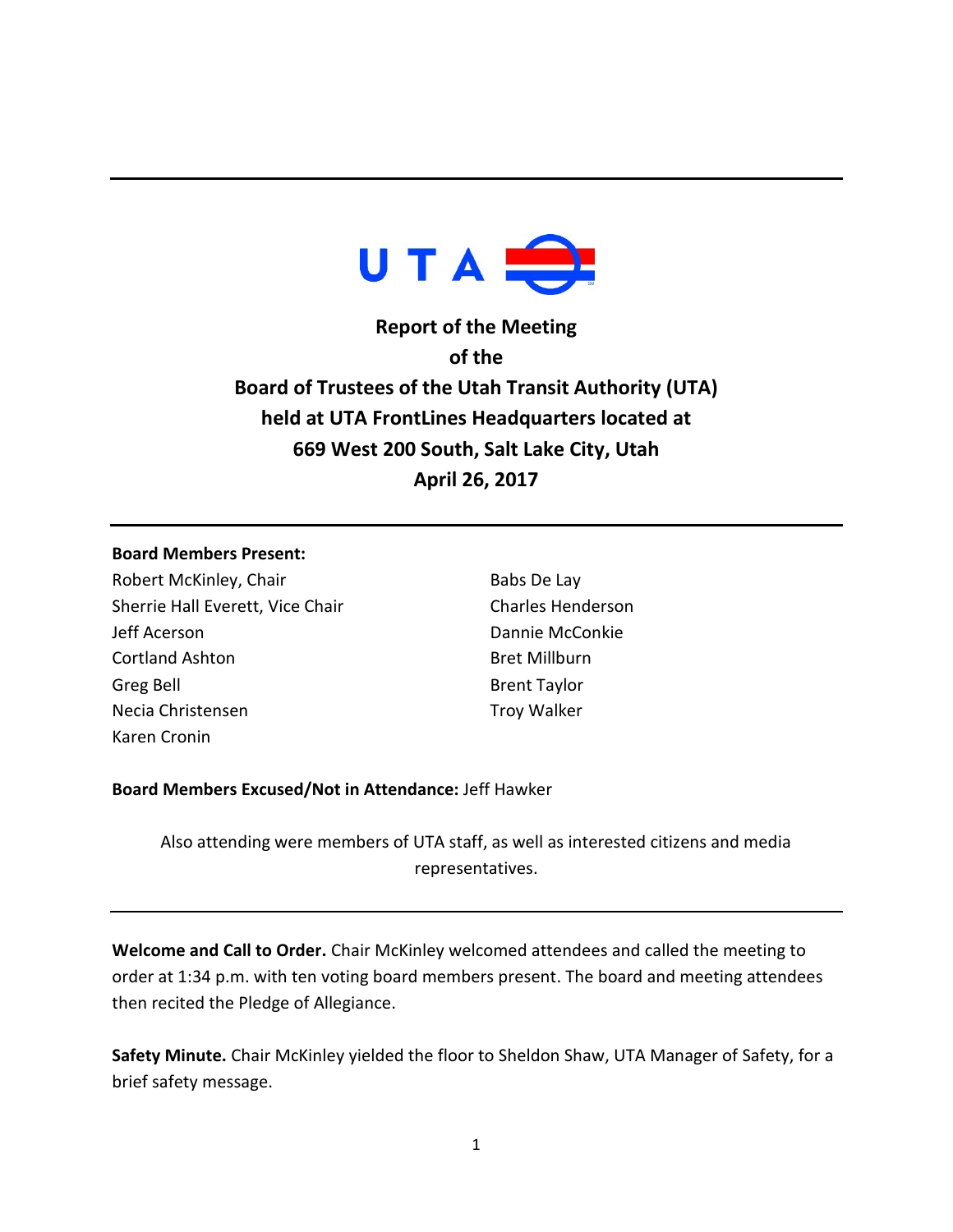Trustee Bell joined the meeting at 1:38 p.m.

**General Public Comment Period.** Public comment was given by Tammi Diaz and Claire Geddes.

Chair McKinley mentioned that some trustees would need to leave the meeting early and that the order of the agenda would be changed. He stated that the first item for discussion would be R2017-04-02: Clearfield Conditional Agreements.

Chair McKinley indicated that his law firm has done some work for one of the potential parties in the contemplated Clearfield transaction. He further stated that he had no personal involvement with his firm's work for that party and no financial interest in it. He recused himself from discussion and voting on the matter and asked Vice Chair Everett to assume control of the meeting.

Trustee Walker joined the meeting at 1:52 p.m.

# **Resolution: R2017-04-02: Clearfield Conditional Agreements.**

**Presentation of Item.** Trustee Millburn asked if he needed to recuse himself from the discussion because of his role as a Davis County commissioner. Jayme Blakesley, UTA General Counsel, stated that he did not need to recuse himself because there is no personal benefit to him as a result of the pending transaction. Mr. Blakesley then reminded him that obligations owed to the transit authority as a trustee are not waived because of his elected office.

Mr. Blakesley delivered the first portion of a presentation on the resolution covering context for concerns related to the transaction, active and cancelled transit-oriented developments (TODs), a history of TOD at UTA, a history at the Clearfield site, required board actions on the Clearfield offer, and UTA requirements and considerations. Paul Drake, UTA Senior Manager of Real Estate and TOD, delivered the second portion of the presentation covering Stadler Rail's site plan, UTA Design Review Committee conditions, future potential for TOD on the site, the proposed schedules on the site (requested and alternative), and the conditional approval based on discussions in the board's April Transit-Oriented Communities Committee meeting. Mr. Drake noted that the Stadler proposal will not meet the criteria for UTA's TOD program, and the property will need to be removed from the program and designated as surplus in order for the contemplated transaction to proceed.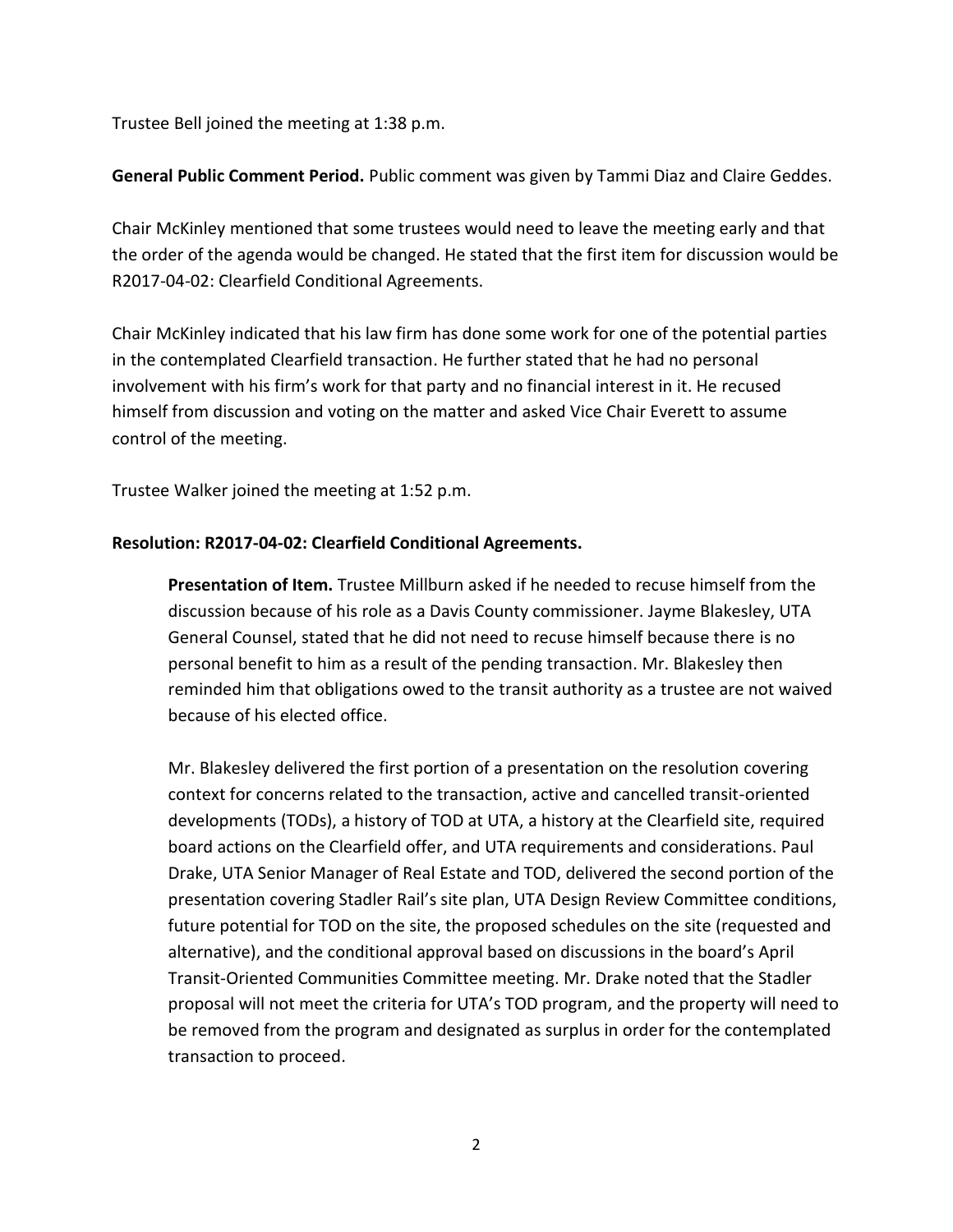Vice Chair Everett reiterated UTA's commitment to transparency and availability of information from UTA. She added that UTA has strong conflicts of interest policies. She then stated that UTA staff was recently made aware that Sheldon Killpack, through his company, One West Construction, has been retained by Stadler Rail (Stadler) to do preconstruction consulting on the Stadler facility and that One West Construction is expected to be the building contractor on the site. Mr. Killpack is a former board member and was a member of the UTA Board of Trustees between April 2015 and December 2015. Vice Chair Everett noted that during that period and in the 18 months since, the agency has had discussions with Stadler both about their lease at part of UTA's Warm Springs facility and Stadler's desire to locate a permanent manufacturing plant with access to UTA's rail corridors in Clearfield. Vice Chair Everett emphasized that she was not suggesting anything improper has taken place, but rather providing context for the discussion.

Mr. Blakesley added that UTA has a policy that prohibits board members and employees from doing business with UTA for a period of one year following the conclusion of their service. He said that period has expired for Mr. Killpack and that Mr. Killpack has not sought to do business with UTA directly. On learning of Mr. Killpack's involvement in the Stadler project, UTA requested information from Stadler, Clearfield City, and Davis County on the involvement of any current or past board members acting outside of their official duties in the Clearfield transaction. Official responses are pending. This due diligence is part of UTA's process to check for conflicts of interest on TOD transactions.

Jerry Benson, UTA President/CEO, said that UTA intends to avoid any real or perceived conflicts of interest on the site and to disclose all potentially relevant information to the board and the public. Mr. Benson requested more time for due diligence and public input and suggested staff would be prepared for additional board discussion at the Transit-Oriented Communities Committee meeting on May 10.

**Public Input.** Two comments received online from David Hunt and Phillip Savageau were read in the meeting by Robert Biles, acting in his capacity as secretary to the board. Inperson comment was given by Claire Geddes, Senator David Gregg Buxton, and Mayor Mark Shepherd from Clearfield City. The board posed questions to Mayor Shepherd.

Following the interaction with Mayor Shepherd, comment was given by Keith Bartholomew, who stated that just prior to today's board meeting his appointing authority asked that he no longer serve as a trustee on the UTA board. Mr. Bartholomew then commented on the Clearfield proposal.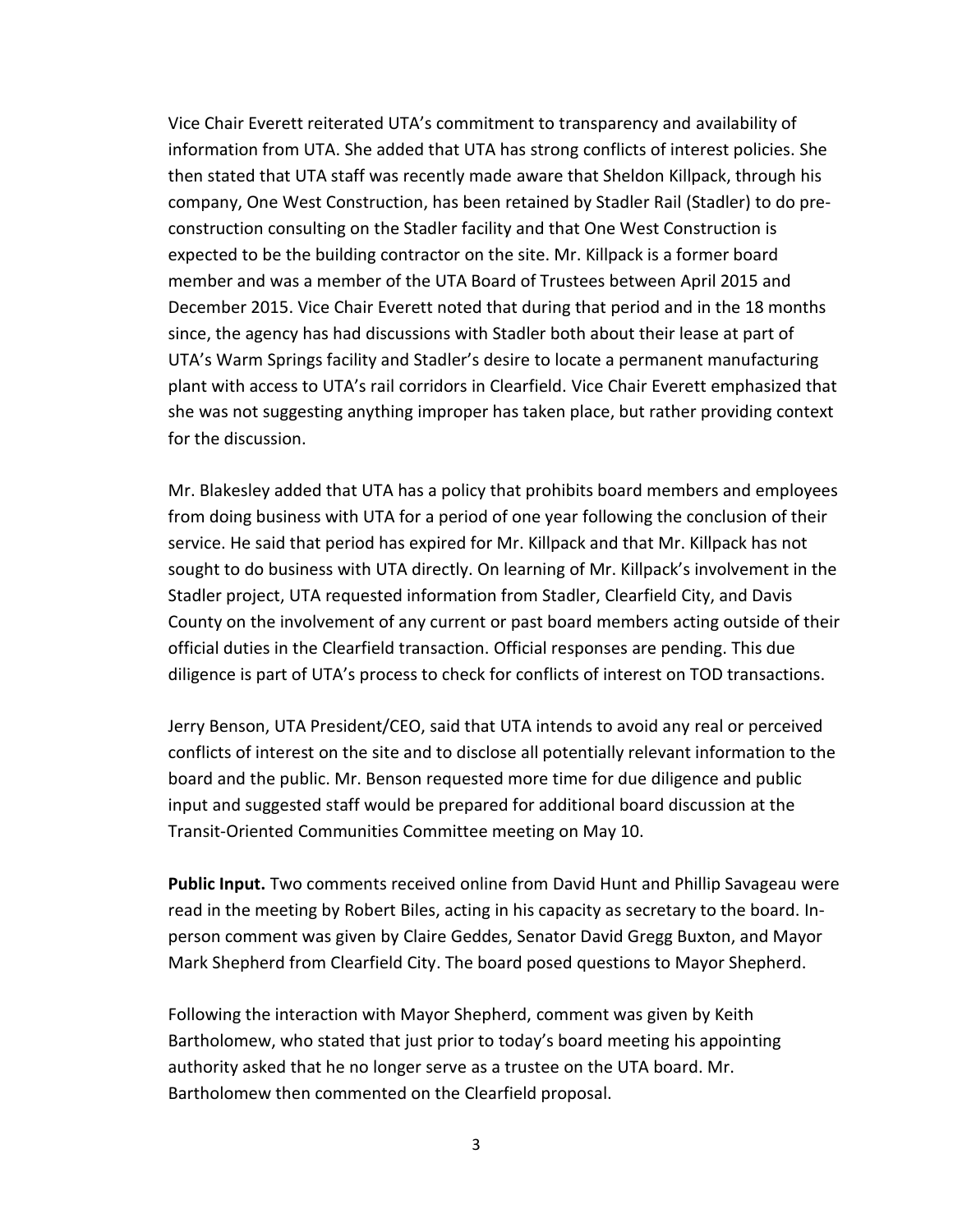Claire Geddes approached the microphone for a second time and made additional comment. Comment was then given by J.J. Allen with Clearfield City. Mr. Blakesley expressed appreciation for Clearfield City's support of the public process related to this transaction. Additional comment was given by George Chapman, Abby Osborn, and Representative Mike Schultz.

**Board Discussion and Decision/Action.** Vice Chair Everett suggested taking more time to consider the resolution. Questions were posed by the board and answered by staff on issues such as laws and federal requirements related to surplus property sales, the process for declaring property surplus, Clearfield's restrictions on the transaction property, the timeline for addressing the Clearfield property transaction, UTA's vision for the site if the property remains whole, and the original purpose of the property purchase.

Trustee Christensen left the meeting at 3:10 p.m. Trustee Ashton left the meeting at 3:17 p.m.

Trustee Millburn spoke in support of the resolution.

When asked what due diligence would entail, Mr. Blakesley responded that from a legal perspective it would include ascertaining the involvement of Sheldon Killpack and any other current or former UTA officials in the proposed Clearfield project. He anticipated the due diligence would be complete in a matter of weeks. Mr. Blakesley added that the due diligence process would take place regardless of whether the property is designated TOD or surplus.

Mr. Drake indicated that due diligence from a real estate perspective would include agreeing on a scope for a third appraisal, obtaining a third appraisal, securing Federal Transit Administration (FTA) approval, signing a memorandum of understanding to fund a future garage and assist with a station area plan, and Clearfield completing its city processes. Mr. Benson stated that the conditions were listed in meeting packet with the resolution.

A question was raised regarding the present and future value of the pieces of remaining UTA property should the Clearfield transaction proceed as outlined. Mr. Drake and J.J. Allen, Assistant City Manager for Clearfield City, provided clarification on differing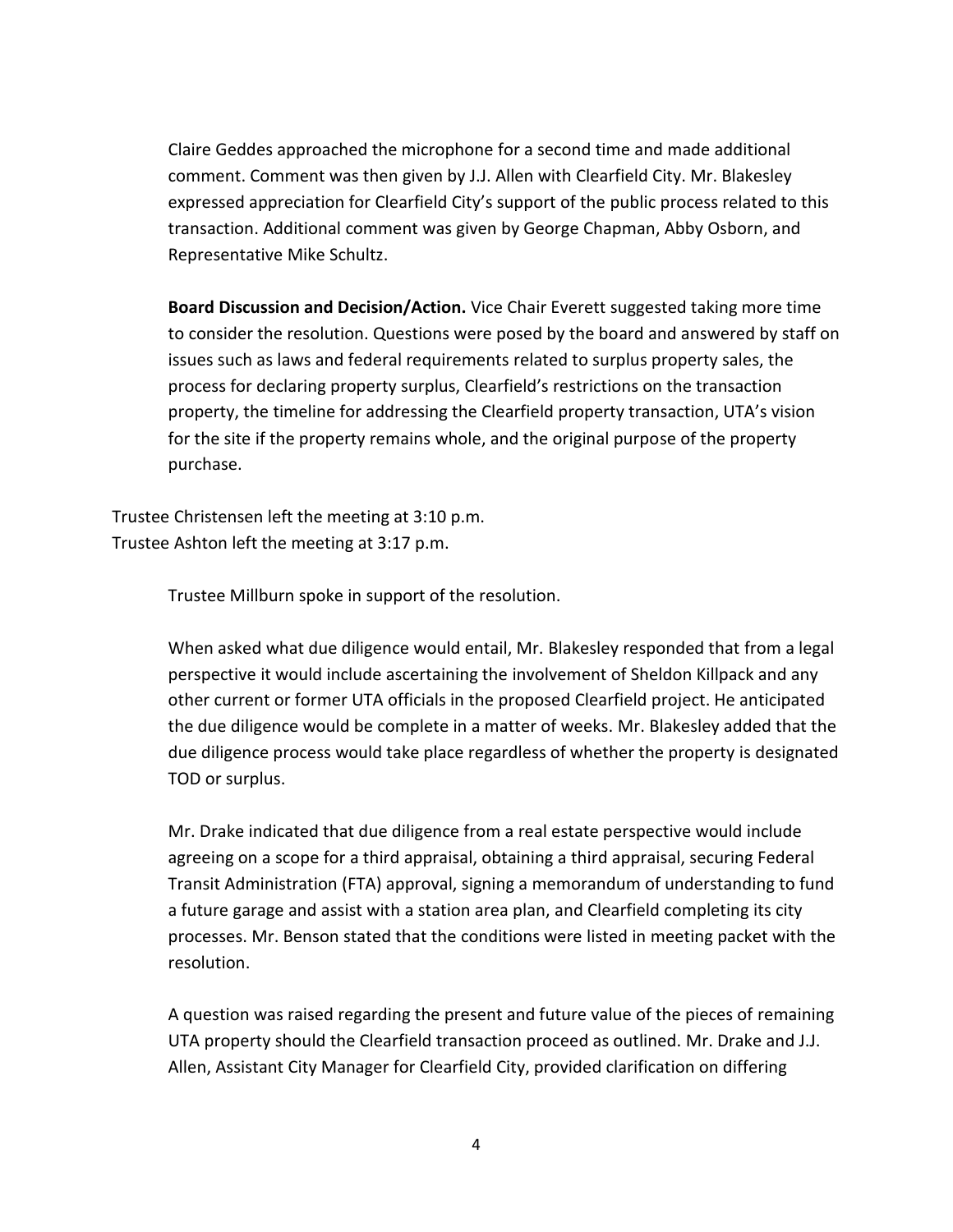appraisal values on the site and the zoning history. Staff was asked to prepare a historical timeline of zoning on the property for the board.

Trustee Taylor proposed full disclosure of all documents and information be made to the public (which at a later point in the meeting Vice Chair Everett noted already occurred with the meeting packet's posting to UTA's website at [www.rideuta.com/board\)](http://www.rideuta.com/board). Trustee Taylor expressed concern with the potential for lost value on UTA's remnant parcels if the transaction with Stadler proceeds. He suggested the property be sold through a public bid process.

Trustee Walker expressed his confidence in UTA' conflicts of interest policy and said if there is a conflict found with respect to Mr. Killpack, the board should follow its policy. If no conflict is found, then the board should not further concern itself. Trustee Walker then opined that the Stadler parcel is not needed for UTA's TOD program. He suggested that a high rise option is attractive for the remnant parcels and recommended the agency work with the city to make sure zoning is in place to allow for that kind of development, including a minimum building height. He also reinforced the importance of making certain the agency gets the appropriate fair market price for the property while still working with the city to meet the city's needs.

It was suggested a public input meeting be held in Clearfield on May 10. Mr. Blakesley indicated that the legal due diligence on conflicts of interest should be complete by that date as well.

A question was posed on the viability of selling the entire parcel of land at the Clearfield site with the exception of what is needed for transit. Mr. Benson responded that selling the whole parcel would be complicated at this point in time and would set back the transaction schedule, which is a priority for the city.

During discussion of the resolution, several trustees expressed support for reevaluating the role of the agency's involvement in TOD. Vice Chair Everett suggested TOD might be a good topic for the board's strategic workshop.

A motion to table action on the resolution was made by Trustee De Lay and seconded by Trustee Walker. Discussion ensued. Trustee Bell asked for the purchase price allocated to the parcel when the Clearfield property was originally purchased by UTA. Mr. Drake responded that the TOD portion of the original property Clearfield purchase did not have a specific price allocated to it, but that an extrapolated price is available and would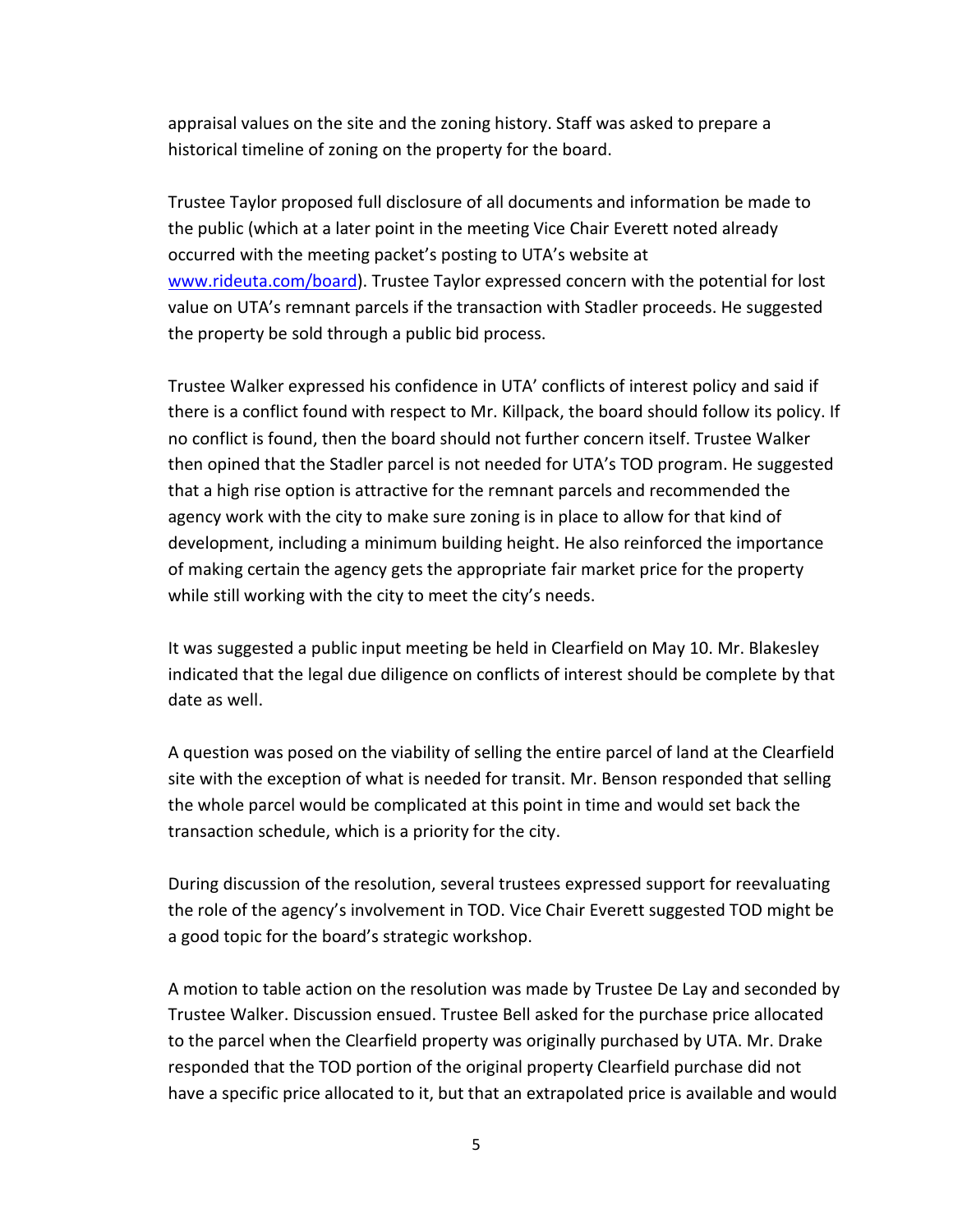be provided to trustees for the next board discussion. The motion carried by unanimous consent.

Vice Chair Everett called for a brief recess at 4:08 p.m.

Chair McKinley resumed control of the meeting and recommenced the meeting at 4:25 p.m.

## **Resolution: R2017-04-01: Vehicle Leasing Program.**

**Presentation of Item.** Robert Biles, UTA Vice President of Finance, explained the vehicle leasing program which authorizes the financing of certain equipment through leasepurchase agreements. Mr. Biles indicated that in 2017 the agency has budgeted for the acquisition of 49 buses, 29 paratransit vans, and 40 rideshare vans.

**Public Input.** Mr. Biles stated that no comments were received online. No in-person comment was given.

**Board Discussion and Decision/Action.** A brief discussion ensued. Questions were posed by the board and answered by staff. A motion to approve resolution was made by Trustee Walker and seconded by Trustee De Lay. The motion carried by unanimous consent.

# **Resolution: R2017-04-03: Policy 4.1.13 – Employment of Relatives.**

**Presentation of Item.** Chair McKinley stated that this resolution was previously moved to the full board for consideration and tabled. The board Executive Committee opted to bring it to the board at this time because it should be sent to appointing authorities prior to filling the two open seats on the board. The policy would apply prospectively. Mr. Blakesley indicated the policy was "intended to strengthen the faith and confidence of the public in the integrity of UTA." He then summarized key points in the policy.

**Public Input.** In-person comment was given by George Chapman.

**Board Discussion and Decision/Action.** Discussion ensued. Trustee Bell asked if the policy under board consideration is binding to appointing authorities. Mr. Blakesley replied that it is not. Mr. Blakesley clarified that the policy does outline a governance process should an appointing authority decide to seat an appointee with a relative employed by UTA.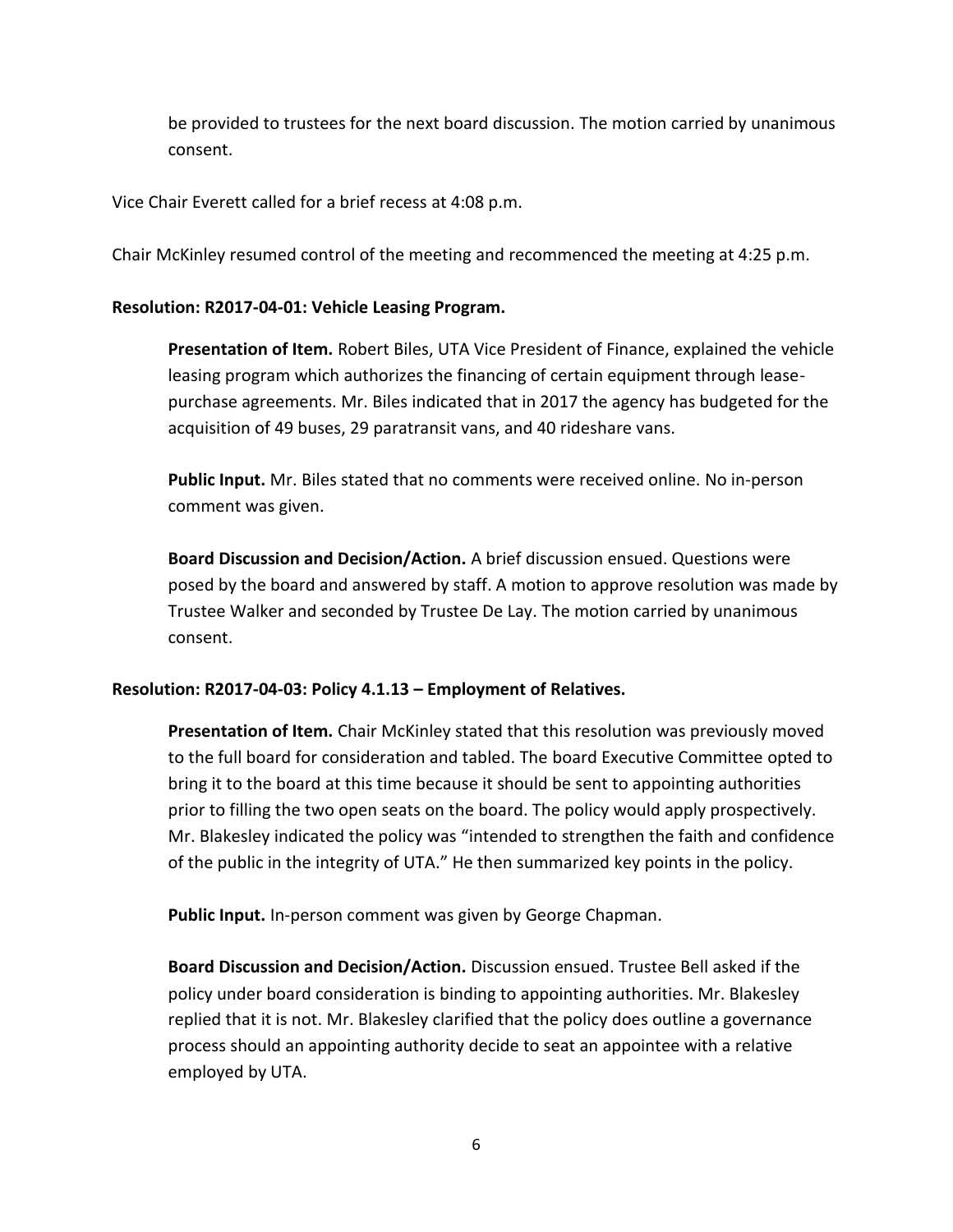Trustee Taylor recused himself from voting on the resolution due to his father's employment with the agency. He then opined that the policy only adds the agency's ability to fire an employee should one of their relatives be appointed to the board and shared verbatim a paragraph from a draft alert from the State Auditor's Office on nepotism policies. Trustee Taylor recommended sending the policy back to Trustee Millburn's committee for further review. Vice Chair Everett observed that a clear policy allows an appointing authority the opportunity to consider the disruption to the career path of an existing employee should they opt to appoint a relative of that employee to the board. Further discussion ensued.

Mr. Blakesley stated the policy currently in place is a corporate policy. He added that the board is not necessarily bound by corporate policies, though historically it has complied with the agency's policy on employment of relatives. The new board policy is intended to close the gap and make the board's intentions clear. Mr. Blakesley remarked that regardless of whether an employee is directly supervised by a board member or not, there is an inherent appearance of preference or an actual preference if that employee is a relative of a board member.

A motion to return the policy to committee was made by Trustee Acerson and seconded by Trustee Millburn. The motion failed with three aye votes from Trustees Acerson, Millburn, and De Lay; six nay votes from Trustees Bell, Walker, Everett, McKinley, Henderson, and McConkie; and one abstention from Trustee Taylor.

A motion to approve the resolution was made by Vice Chair Everett and seconded by Trustee Henderson. The motion carried by majority consent with six aye votes from Trustees Bell, Walker, Everett, McKinley, Henderson, and McConkie; three nay votes from Trustees Millburn, Acerson, and De Lay; and one abstention from Trustee Taylor.

### **Presentations/Informational Items.**

**Board Retreat Pre-Work and Milestone Timeline of Activity.** Trustee Henderson invited all trustees to attend the Planning and Long-Term Vision Committee meeting in May. He said pre-work includes site visits and emphasized the importance of participation.

**Internal and External Audits Update.** This item was deferred to a future board meeting.

**Departmental Overview – Asset Management and Capital Development.** This item was deferred to a future board meeting.